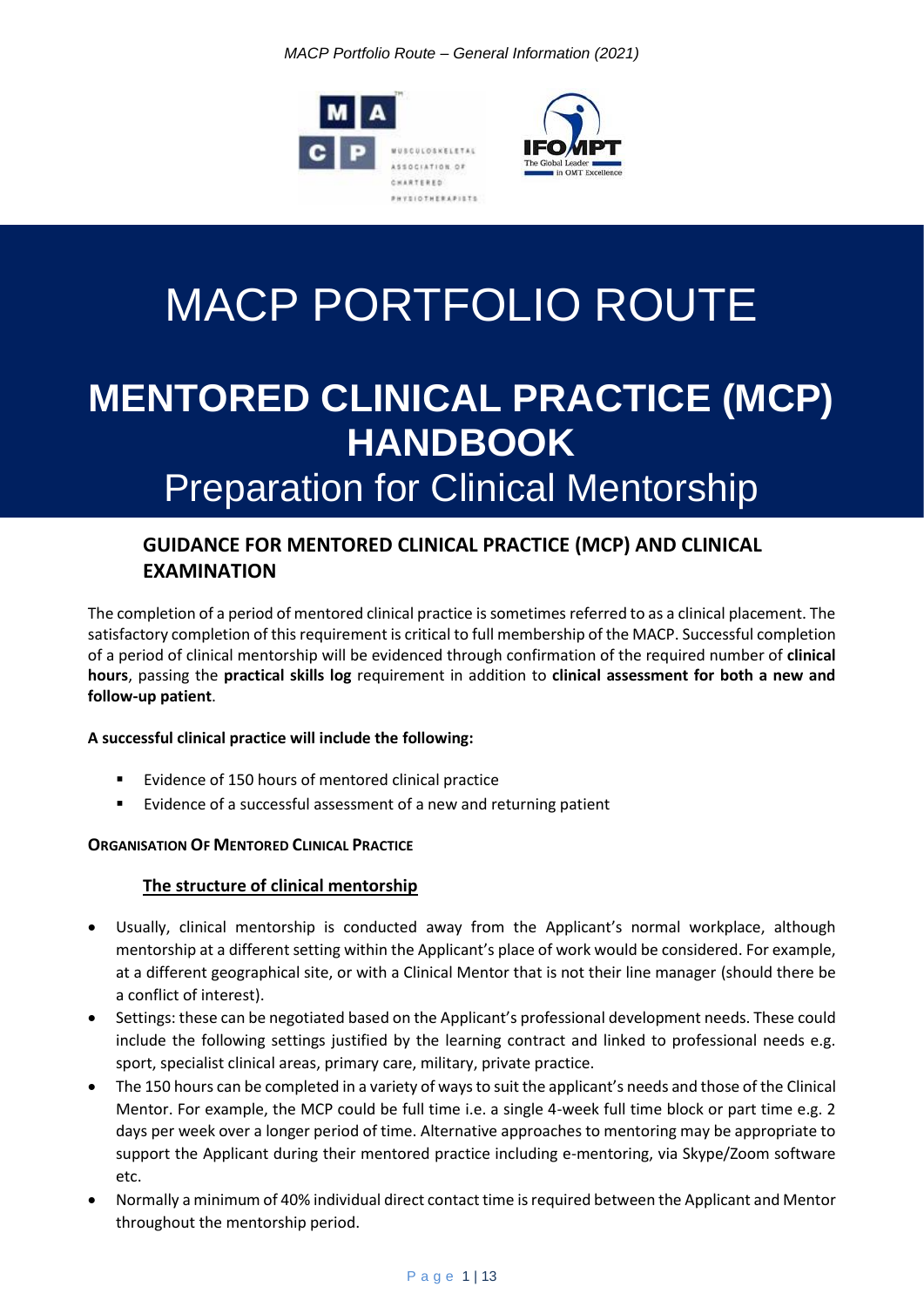- Where two mentors support an individual, **one of the mentors must be a full member of the MACP** and take responsibility for the mentored clinical practice and examination of such. The MACP are trying to ensure a more flexible approach to mentorship, recognising that not all mentors hold full MACP membership, but may well be working above and beyond MSc level within MSK practice
- In cases where expertise is available to support professional development within the specialisation though not with a full MACP member, a full MACP member **MUST** take responsibility to support the mentee during this period and be involved in the formative (halfway) and summative (final) assessment.

#### **Finding a Clinical Mentor**

Information and guidance on organising mentored clinical practice is through the Route Leaders. To access this and identify a preferred Clinical Mentor the Applicant must be an Associate Member (please refer to <https://www.macpweb.org/Join> for further information)

The applicant may wish to discuss Clinical Mentor options with the Route Leaders who may be able to suggest appropriate mentors based on the mentee personal/professional development needs (this is at the discretion of the Route Lead). However, if you have completed PG modules within a Higher Education Institution (HEI) it is suggested that, in the first instance, you should contact the Programme Lead at the HEI you attended to seek additional guidance regarding Clinical Mentor options.

In addition, the Applicant will need to provide evidence of the following (you can include this in your Appendices in your Learning Contract – it is your Clinical Mentor's responsibility to check these documents in advance of starting the MCP):

- Enhanced DBS (Disclosure and Barring Service) /PVG (Protecting Vulnerable Groups) check that is current (within the last 3 years) and valid. You will therefore be required to provide the Enhanced DBS/PVG certificate number, date of issue and counter signatory.
- A copy of your current HCPC registration certificate MUST BE SUBMITTED for UK MCP
- Evidence of current CSP membership or equivalent for insurance purposes MUST BE SUBMITTED for UK MCP
- Evidence of all mandatory training is current and up to date (fire safety, infection control, moving and handling; basic life support (adult and paeds); equality, diversity and human rights; safeguarding adults and children; data security awareness; NHS conflict resolution; health and safety and welfare; preventing radicalisation.
- Immunisation record demonstrating all immunisations are up to date where requested (Hep B, tetanus, polio, BCG, MMR).
- Covid vaccine or results of regular lateral flow test (discuss this with your Mentor directly)

The Portfolio Route Leader will liaise directly with Portfolio Route Applicant until MCP has been organised; at this point the Mentee should contact the Clinical Mentor.

The Route Leaders will inform you of the named MACP Assessor. Please inform the Route Leader if there is any conflict of interest. At this point it will be your responsibility and that of the Mentor to ensure all prementored clinical practice induction checks, where needed, have been covered e.g. health and safety, equal opportunities, policies pertaining to whistleblowing, confidentiality, bribery etc. In some cases, you may have to complete an Honorary Contract (for some NHS Trusts) which can take up to 10-12 weeks to approve so please check in advance with you Clinical Mentor/Trust to avoid delay with your MCP start date.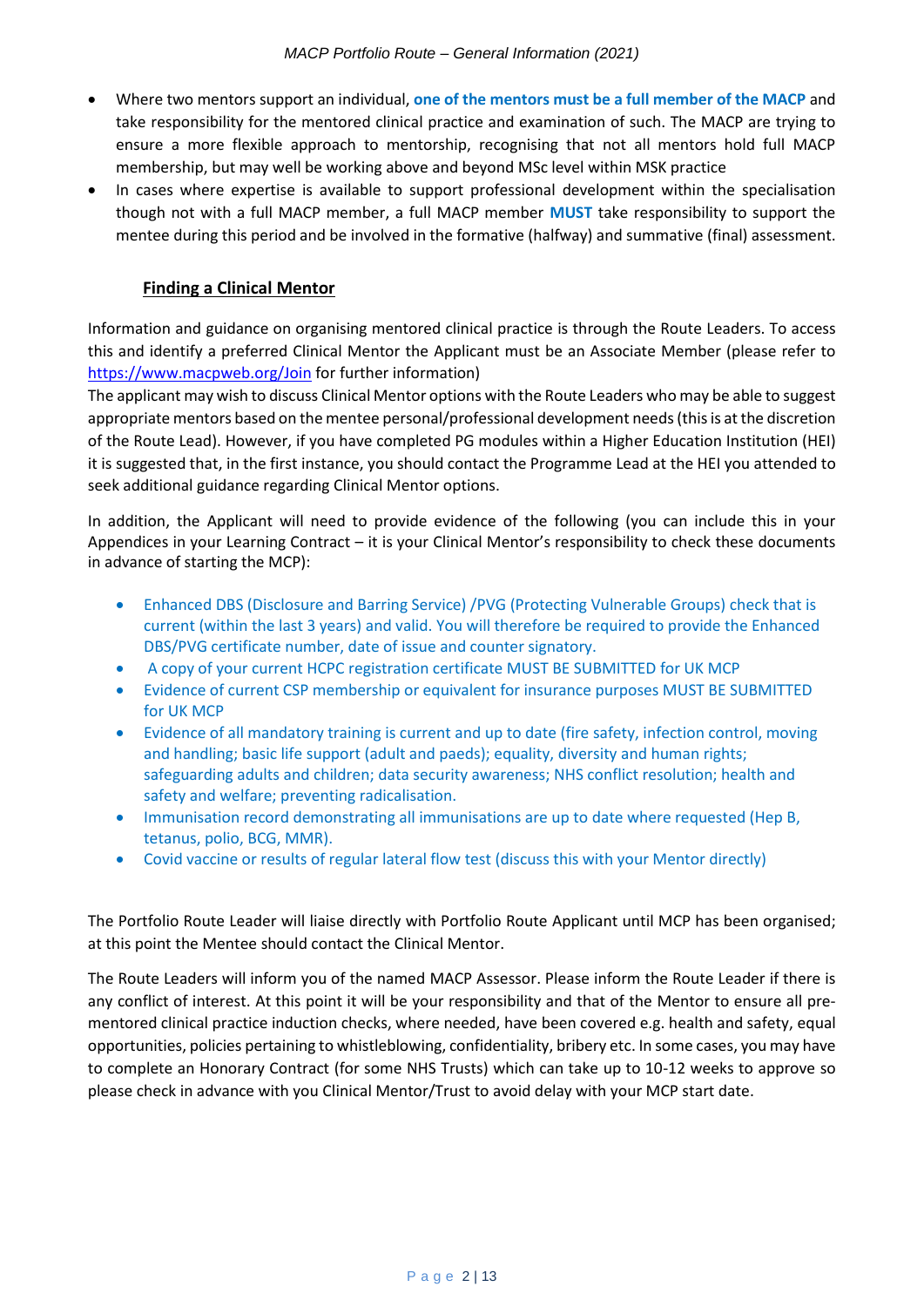#### **Preparation for mentored clinical practice**

*Engaging in a period of clinical mentorship is a very rewarding experience requiring commitment from all those involved. Failure to adequately prepare will adversely impact on the experience and ultimate outcome. In order to be in the best possible position to be successful and gain the most from the time with the mentor the applicant must prepare themselves.*

It is recommended in the months leading up to the beginning of mentorship that the following tasks are undertaken:

- 1. It is an invaluable first step for a Mentee to review existing knowledge and reflect on areas of strength and weakness (SWOT analysis proforma can be found in Appendix A). It is also useful to consider how this knowledge affects working practice. The Applicant may like to examine how they apply it in practice, or perhaps now recognise that there are additional skills they would like to acquire/develop in the workplace. It is worth spending some time on this activity so that the Applicant may maximise the potential learning during MCP. All thinking and reading/researching undertaken at this point can be usefully recorded in the Applicant's CPD portfolio. The SWOT analysis will also inform the Applicant's assessment development later on and aid in completing the practical skills log.
- 2. Declaring disability. Whilst this is an individual choice to declare a disability, the Applicant should bear in mind that processes and systems can be put into place to support them on your placement in light of a disability. Should an Applicant not wish to declare a disability then they will be considered 'fit to sit' their placement and any examinations. Disability requirements can be discussed with the Route Lead in the first instance.
- 3. Mentees should reflect on personal and professional development needs. It will be useful to consider areas that are of particular interest but also areas which perhaps would benefit from further development. Trying to match these up with areas that may be most useful to achieve MACP membership and areas that may enhance career development in the future, will help the Applicant and their Mentor to structure their planned learning experience.
- 4. Having reviewed prior learning and development needs, a selective list of learning objectives should be developed. It's important not be too ambitious at this point and consider the resources required to achieve the stated objectives. This will be guided by dimension 10 of the IFOMPT criteria:

| Dimension 10: Demonstration of clinical expertise and continued professional commitment<br>to the development of OMT practice                                                                     |
|---------------------------------------------------------------------------------------------------------------------------------------------------------------------------------------------------|
| Learning outcomes                                                                                                                                                                                 |
| 1. Utilise effective integration of in-depth knowledge, current best practice, patient-centred<br>practice, cognitive and meta-cognitive proficiency within OMT clinical practice                 |
| 2. Solve problems with accuracy, precision and lateral thinking within all aspects of clinical<br>practice                                                                                        |
| 3. Utilise sound clinical judgement, evaluating benefit and risk, when selecting OMT<br>assessment and treatment techniques appropriate to the patient's changing environment<br>and presentation |
| 4. Critically apply efficient, effective and safe OMT intervention in patients with complex<br>presentations (e.g. multiple inter-related or separate dysfunctions and/or co-morbidities)         |
| 5. Produce scholarly contributions to the body of OMT knowledge, skills and measurement of<br>outcomes                                                                                            |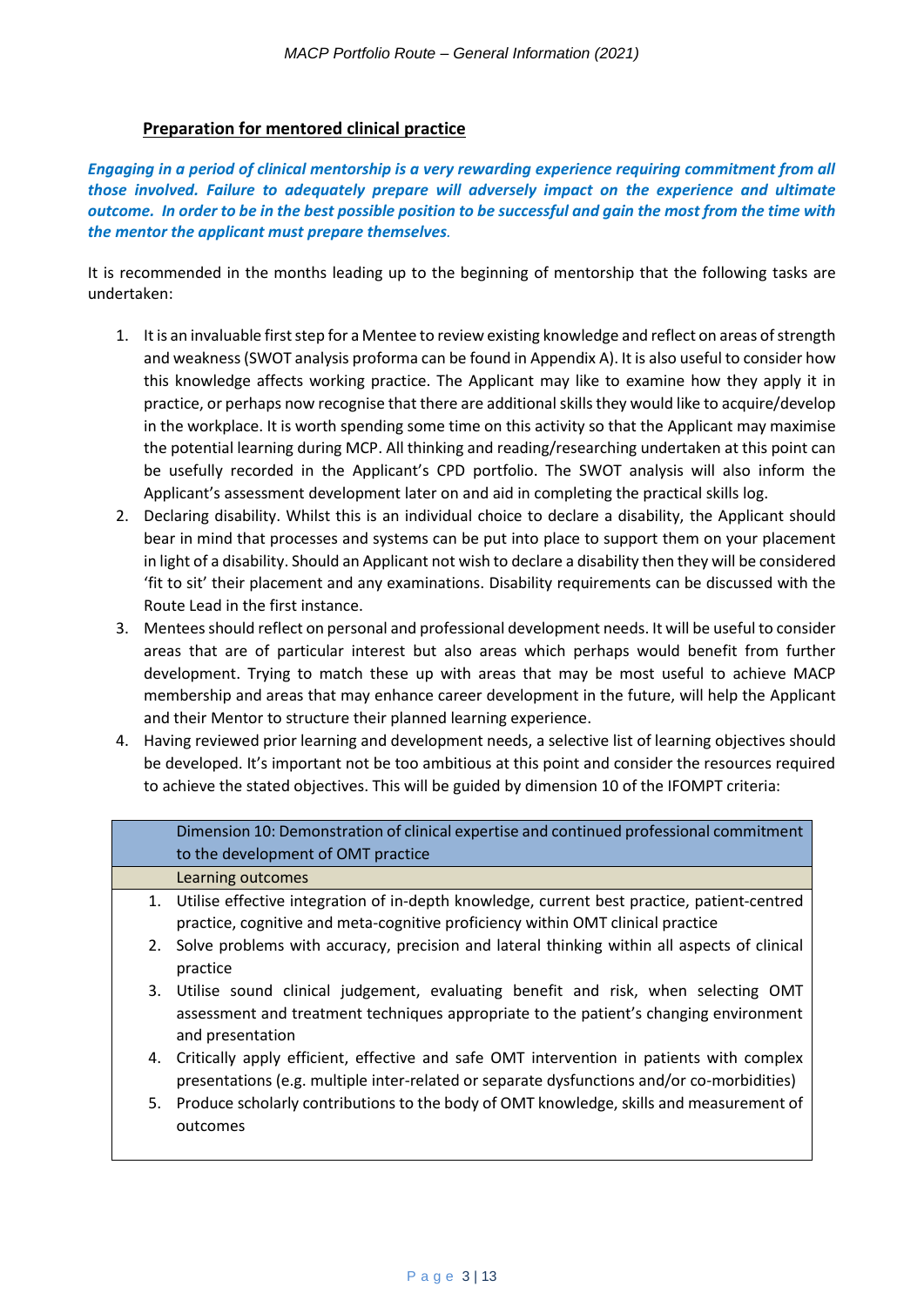- 5. Identify specific learning objectives through completion of a learning contract **(Appendix A suggested Learning Contract format).** A detailed learning contract identifies the required learning experience for the mentored clinical practice. Although formatting of a learning contract will vary, certain key elements must be presented in the contract:
	- Name of Clinical Mentor(s)
	- Timetable for attendance
	- Short piece justifying choice of MCP and Mentor(s)
	- Review of existing knowledge, skills and understanding
	- Reflection on personal and professional development needs
	- Planned learning outcomes to be achieved by the end of the MCP
	- Activities / resources required
	- Evaluation criteria: feedback sheet, formative and summative feedback

The completed learning contract must be sent to the Clinical Mentor and MACP Assessor a minimum of 6 weeks prior to the commencement of mentored clinical practice. Failure to meet this deadline may result in cancellation of your MCP.

The collated feedback of the learning contract from the Clinical Mentor and MACP Assessor will be sent to the applicant by the MACP Assessor within 1 week of receipt of the initial submission of the learning contract. This will enable further development of the learning contract, if required.

i) The learning contract must be agreed by the Clinical Mentor and MACP Assessor 4 weeks prior to the commencement of the mentored clinical practice. In the event this is not approved the mentored clinical practice will not be confirmed and the mentored clinical practice may be postponed or cancelled.

#### **DURING THE PERIOD OF CLINICAL MENTORSHIP**

The activities that the applicant undertakes during MCP should enable achievement of the learning outcomes. Clearly the Mentee and the Mentor should ensure that the mentorship period does not put the Mentee in the position of becoming merely 'an extra pair of hands'. Supernumerary status must be upheld. Any work undertaken should be related to professional development during the mentorship period and subsequent achievement of outcomes. The Applicant can expect close contact with their Clinical Mentor, although this may not always be face to face. If difficulties arise during the mentorship period, which indicate that the learning outcomes may not be achieved, an extension to the period of the MCP may be negotiated; however, additional pro rata fees for MCP will have to be paid by the mentee.

#### **Expectations of the Mentee**

The Mentee is expected to:

- To have prepared in advance for the period of mentorship through completion of a SWOT analysis and development of a learning contract. In addition, have written and agreed learning outcomes for the MCP.
- Adhere to the policies of the department and familiarise themselves with local procedures.
- Whilst undertaking their mentorship period Mentees are expected to represent themselves in a professional manner as a Physiotherapist, and associate member of the MACP as positive ambassadors.
- Ensure that all activities that are undertaken have been agreed with their Clinical Mentor(s) and sanctioned by management with responsibility for the practice area.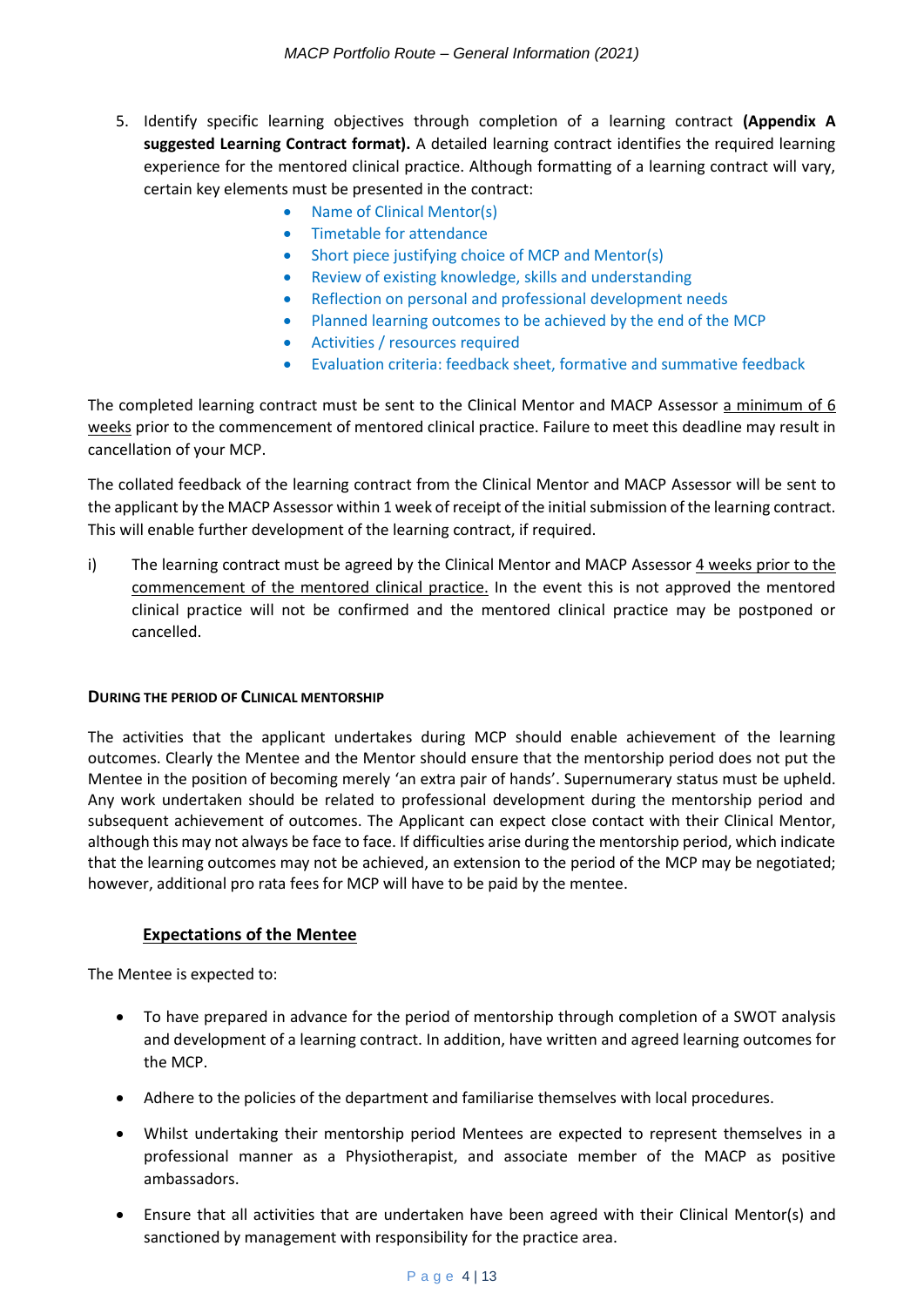- Ensure that they have met the criteria for a successful MCP (e.g ensure they have met the number of required hours).
- Take responsibility and initiative to monitor the running of the mentored clinical practice. Where difficulties arise, the Mentee should raise these with initially the Clinical Mentor and if they persist, with the MACP Assessor or Route Leader.
- Complete a reflection on the mentored clinical practice experience that may be usefully added to the portfolio.
- Be responsible for ensuring that the MCP assessment form is completed.
- Consider sharing any learning needs or circumstances which may impact upon their learning.

#### **Expectations of the Clinical Mentor**

Clinical Mentors are full MACP members who have registered their interest and experience in clinical mentorship on the MACP Clinical Mentors Database. Support is available to all Clinical Mentors through the MACP Mentorship Lead. If an MACP member agrees to undertake the role of Clinical Mentor and sign up to this commitment, they will receive a fee for this input and therefore are obliged to deliver what has been agreed.

The Clinical Mentor is expected to:

- Support and lead a well-organised mentorship period and have negotiated the mentored clinical practice with the relevant therapy manager and where appropriate specialist staff, as appropriate, BEFORE the Mentee arrives.
- Ensure that all required documentation for a Mentee is communicated to the Mentee in advance of the start of the MCP, for example the rights of the Mentee (mandatory training, immunisation record, covidrelated status required by the employer and equal opportunities, legal requirements; the requirement to establish a short term/honorary contract). It is the Clinical Mentor's responsibility to make sure that these documents are checked as required by the place of work.
- Deliver a welcome and induction for the Mentee on arrival.
- Be present and/or contactable as appropriate to the agreed MCP.
- Have regular meetings with the Mentee for focused activity or to review progress.
- Provide ongoing feedback to inform development.
- Conduct a mock formative assessment part way through the mentorship period to give formative feedback on development and progress towards achievement of learning outcomes.
- Liaise with other professional groups who may be involved with the Mentee during MCP.
- In discussion with the Mentee, identify strategies for achieving the learning outcomes.
- Liaise with the MACP Assessor as appropriate.
- Arrange a summative assessment at the end of the mentorship period for a new and returning patient. The Clinical Mentor will provide detailed feedback in conjunction with the MACP Assessor to the Mentee, addressing each learning outcome, within 1 week following the summative assessment.
- Counter sign the log to verify MCP hours completed by the Mentee.
- Undertake the practical skills examination or sign off practical skills log if required.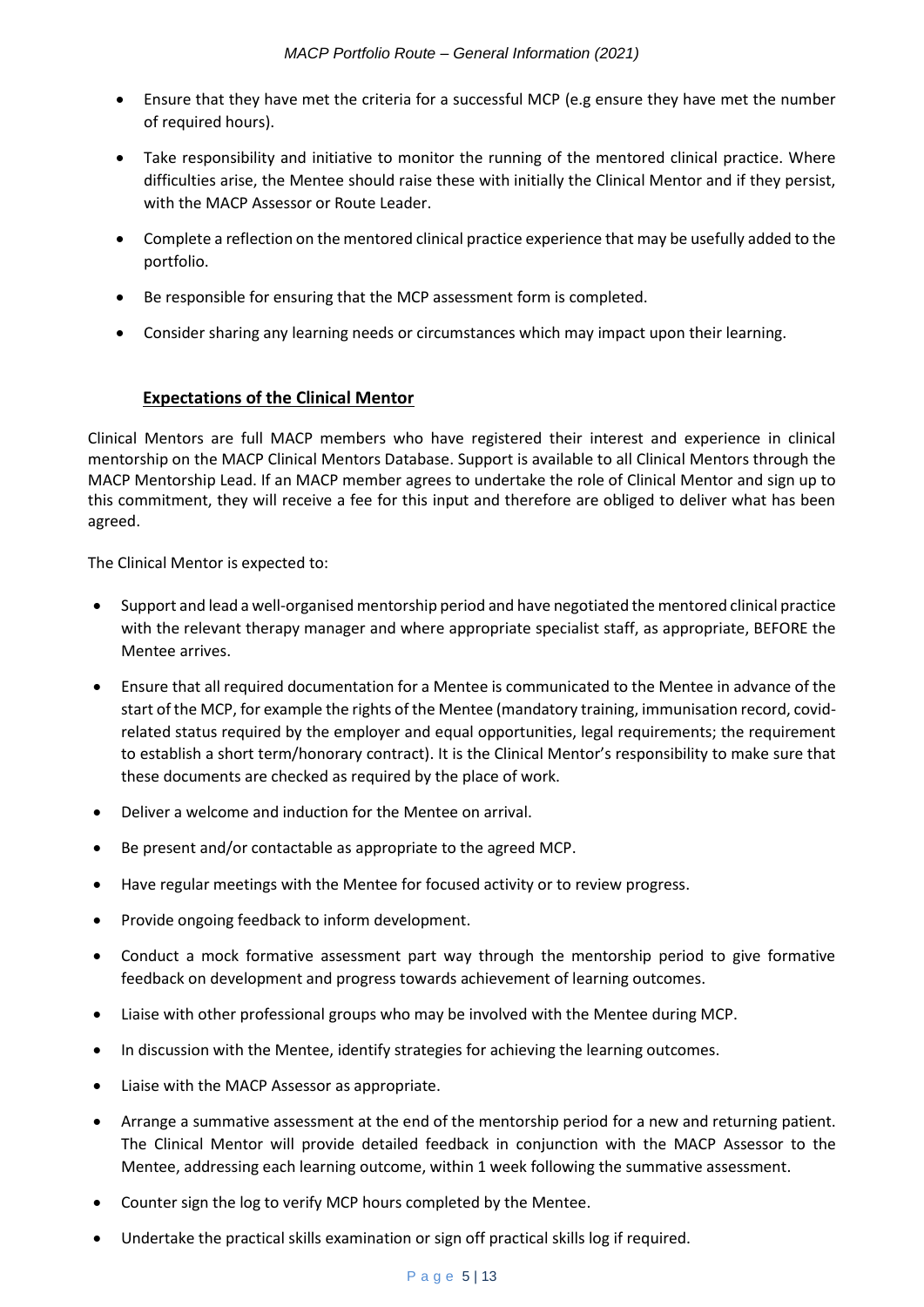#### **Expectations of the MACP Assessor**

The MACP Assessor will support the MCP of the Mentee. They will:

- Provide advice and guidance during the mentorship period as appropriate.
- Liaise with the Mentee and Clinical Mentor(s) to help facilitate solutions to any difficulties that may arise during the MCP.
- Contact Mentor and Mentee during the MCP, to offer support where needed to both Mentor &/or Mentee.
- Visit the Mentee/ set up a video conferencing link to conduct the summative final assessment at a mutually negotiable time. This should be organised within the first week of the MCP at the latest. In case of any technical difficulties (if the assessment is being done via video conferencing) on the day of the summative assessment the assessment may need to be rearranged for later in the week. Therefore if undertaking the final assessment remotely please do not arrange this on the mentees final day of MCP.
- Provide detailed feedback in conjunction with the Clinical Mentor to the mentee addressing each learning outcome, normally within 1 week following the summative assessment.

#### **FOLLOWING COMPLETION OF MCP**

Documents should be sent electronically within 2 weeks of completing the MCP. The Route Lead will ensure a copy of these documents is sent to the nominated External Assessor for the Route.

\***Within two weeks** of completing the period of MCP, the Mentee must submit the following documents to the Route Lead via email [portfolioroute@macpweb.org](mailto:portfolioroute@macpweb.org)

- Completed suite of assessment forms as identified in the MCP document **"MACP PORTFOLIO ROUTE Mentored clinical practice (MCP) ASSESSSMENT FORMS"**
- Clinical mentorship evaluation form
- Log of clinical hours (completed by the Mentee and counter-signed by the Clinical Mentor.

The data from the evaluation will be collated by the Route Leader and will be reported to the Committee of Education and Approval (CEA) on an annual basis. An External Assessor is appointed to the Portfolio Route to membership. Their role includes periodic direct observation (normally once during their tenure in the 3/4 year role) of clinical examinations as well as review of a sample of submitted portfolios (all failed Portfolios will be reviewed by the External Assessor). Their primary role is to ensure that all processes are consistent and fair to the mentees and that the standards are in line with other routes to MACP membership. The External Assessor is required to submit a report of the Portfolio Route to CEA each year. The Route Lead will ensure that the documentation submitted by the Mentee is presented to the External Assessor.

#### **IN THE EVENT OF A COMPLAINT (APPEALS PROCESS)**

- i) Any issues raised by a Mentee will initially be managed by the Clinical Mentor or MACP Assessor, or both, as appropriate. This needs to be documented, action points identified and agreed by all parties.
- ii) If the Mentee wishes to raise an issue outside of these relationships, they should do so at the earliest possible time to the Route Leader.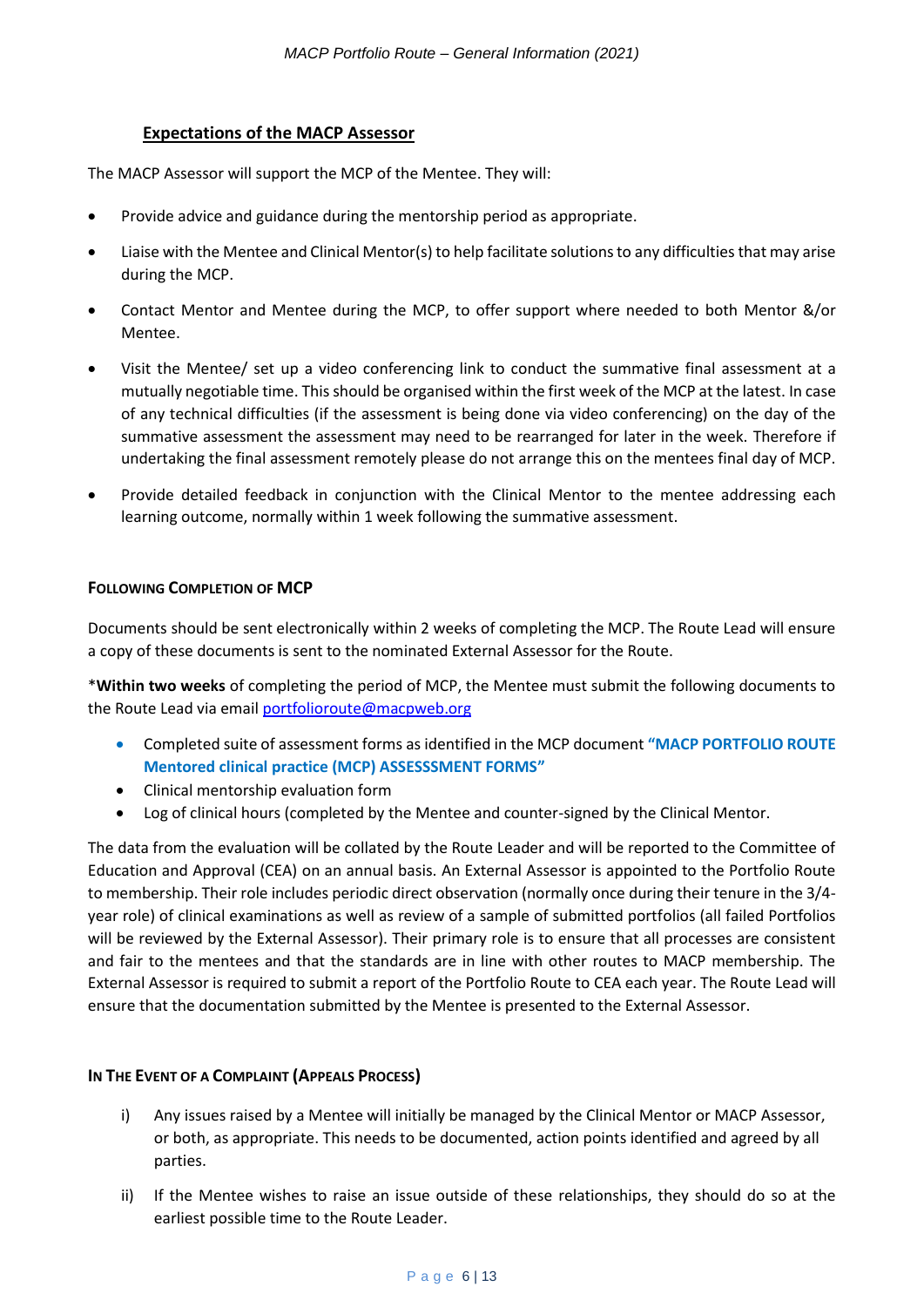In the event of a Mentee wishing to make a formal complaint this should be submitted in writing in the first instance to the MACP Education Lead (email address on MACP websit[e www.macpweb.org\)](file:///C:/Users/Terry/Downloads/www.macpweb.org).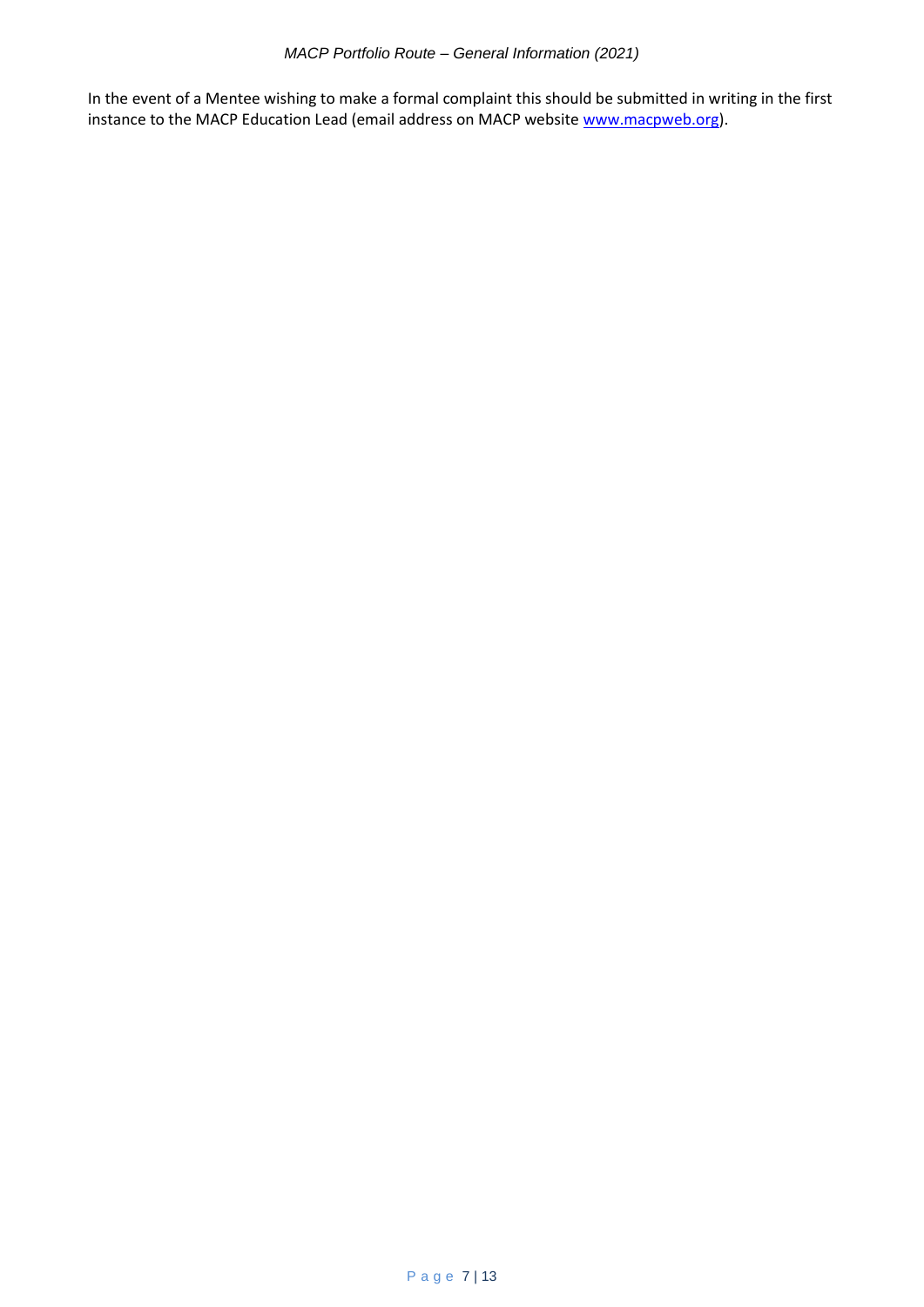#### **THE CLINICAL EXAMINATION PROCESS**

The MACP Assessor will visit you once during your mentored clinical practice to undertake the final examination. They should however be available throughout the mentorship period to offer support to both the Mentee and Clinical Mentor where requested. Following the formative assessment, occurring approx. half-way through the MCP, the MACP Assessor should agree a time to specifically discuss progress with both the Clinical Mentor and Mentee; this can be done via video conferencing, phone or email. The final assessment takes place towards the end of the mentorship period; whilst this has traditionally been done face to face, where permissible with appropriate consents being provided this could be done via video conferencing or equivalent.

#### **Formative assessment during MCP**

- Formative assessment should be ongoing throughout the clinical placement through a process of feedback and reflection and discussion.
- At approximately halfway through MCP, a formatively assessed examination of a new patient and a returning patient will be undertaken by under similar conditions to the summative assessment exam. This will be assessed by the Clinical Mentor.
- The formative exam will enable the Mentee to present evidence of how they are meeting their proposed learning outcomes through a process of the formative assessment of a new patient and follow-up patient. The Clinical Mentor will discuss aspects of the Mentee's progress, ensuring that the appropriate level is being achieved. Although this process does not contribute to the overall mark it will be invaluable in providing structured feedback on progress and facilitate review of any changes that need to be made before the end of the MCP. The outcomes from this formative assessment can be usefully discussed with the MACP Assessor.
- During the formative exam, Clinical Mentors will observe the Mentee assessing a minimum of one new patient and one returning patient visit. All observed activities will be supported by discussion (30 minutes) between the Mentee and the Clinical Mentor. The discussion will form part of the formative evaluation. The aim of the discussion is to explore the Mentee's clinical reasoning and evidence-based decision making during patient assessment and management.
- There will be no time limit for the new patient assessment and returning patient visit, but the use of time will be assessed in the context of efficiency and effectiveness with the individual patients. It is recognised that normally 45 minutes to 1 hour is sufficient for a new patient assessment visit and that 30 minutes is sufficient for a returning patient visit. Patients from within specialist services may be included within the formative assessment to enable the mentee an opportunity to demonstrate they have met the learning outcomes of their learning contract.
- Verbal feedback will be provided on the day by the Clinical Mentor following completion of the assessment process.
- Written feedback will be provided by the Clinical Mentor within 1 week of the formative assessment; this should offer the Mentee clear guidance on progress towards achieving their learning outcomes.
- Following the formative assessment exam, the Mentee may revise their learning contract based upon the feedback from the Clinical Mentor to prepare for the remainder of the clinical mentorship experience.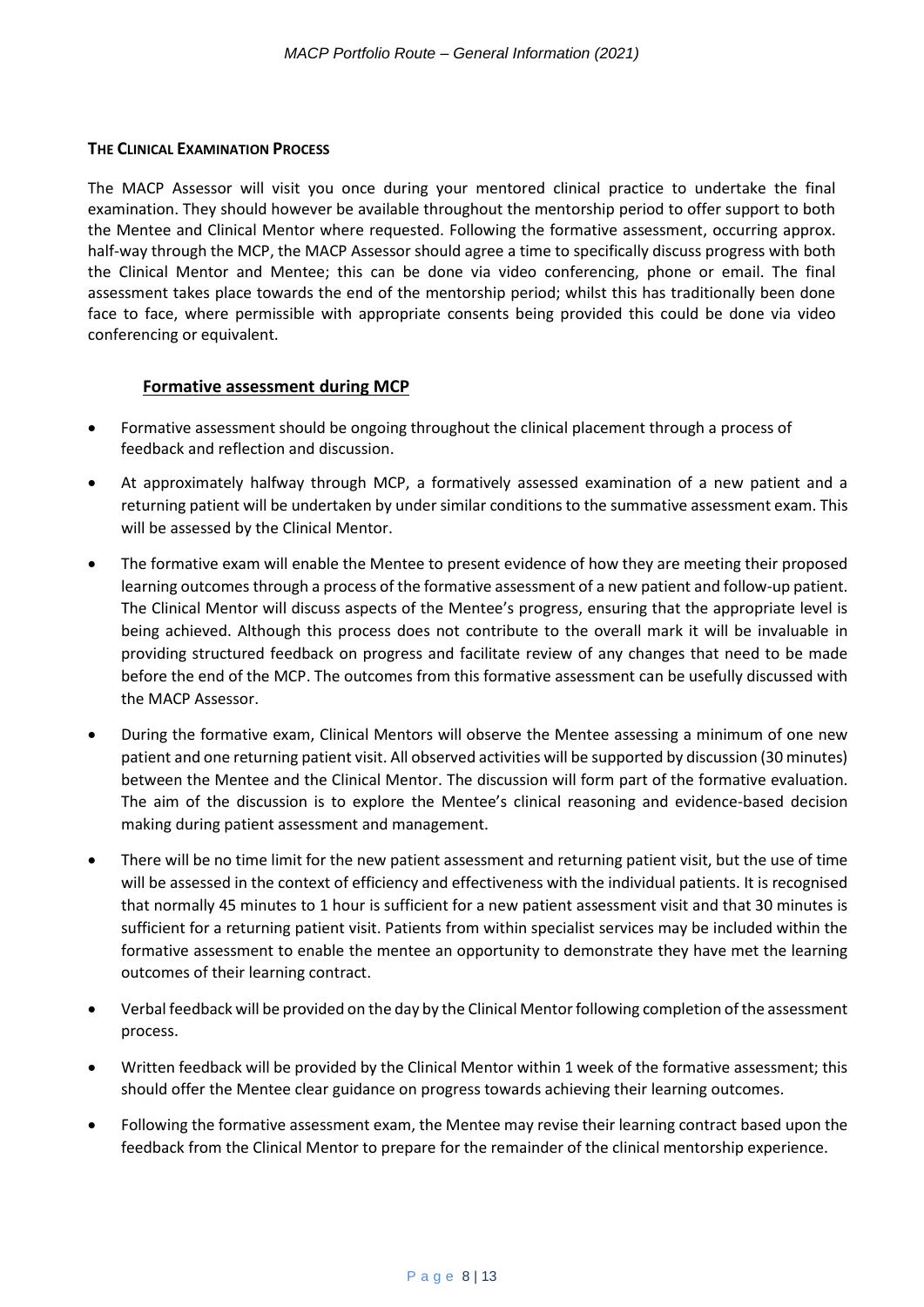#### **Summative assessment of MCP**

- The Mentee and Clinical Mentor will negotiate and agree a date with the MACP Assessor, for the summative (final) assessment.
- The format of this assessment will be as for the formative assessment using MSc level marking criteria found in **the associated document "MACP PORTFOLIO ROUTE Mentored clinical practice (MCP) ASSESSSMENT FORMS"**
- It will include the assessment and management of one new patient and one returning patient. Both elements need to be passed at a minimum of 50%.
- Following each patient there will be a 30-minute discussion between the Mentee, the MACP Assessor and Clinical Mentor, which will take place as part of the assessment. The Mentee will also be able to discuss / present evidence from their portfolio of how they have achieved the learning outcomes initially proposed for their mentored clinical practice. The interactive discussion will enable critique of planned and unplanned learning that has taken place. Mentees may refer to their portfolio and present relevant parts of it throughout discussion.
- Verbal feedback will be provided by the MACP Assessor and Clinical Mentor following completion of the assessment process. The Clinical Mentor and MACP Assessor will make recommendations regarding developing future practice. In the situation of a fail, this will include a recommendation to the Mentee regarding their needs for a further period of MCP; further examination or both. Verbal feedback will be supplemented with written feedback which will be sent to the Mentee within 1 week of the final assessment.
- The Clinical Mentor and MACP Assessor will jointly provide detailed written feedback to the Mentee following completion of the mentored clinical practice. The Clinical Mentor will give feedback (and where appropriate the MACP Assessor) regarding how the Mentee addressed each learning outcomes identified in their learning contract within 1 week following the summative assessment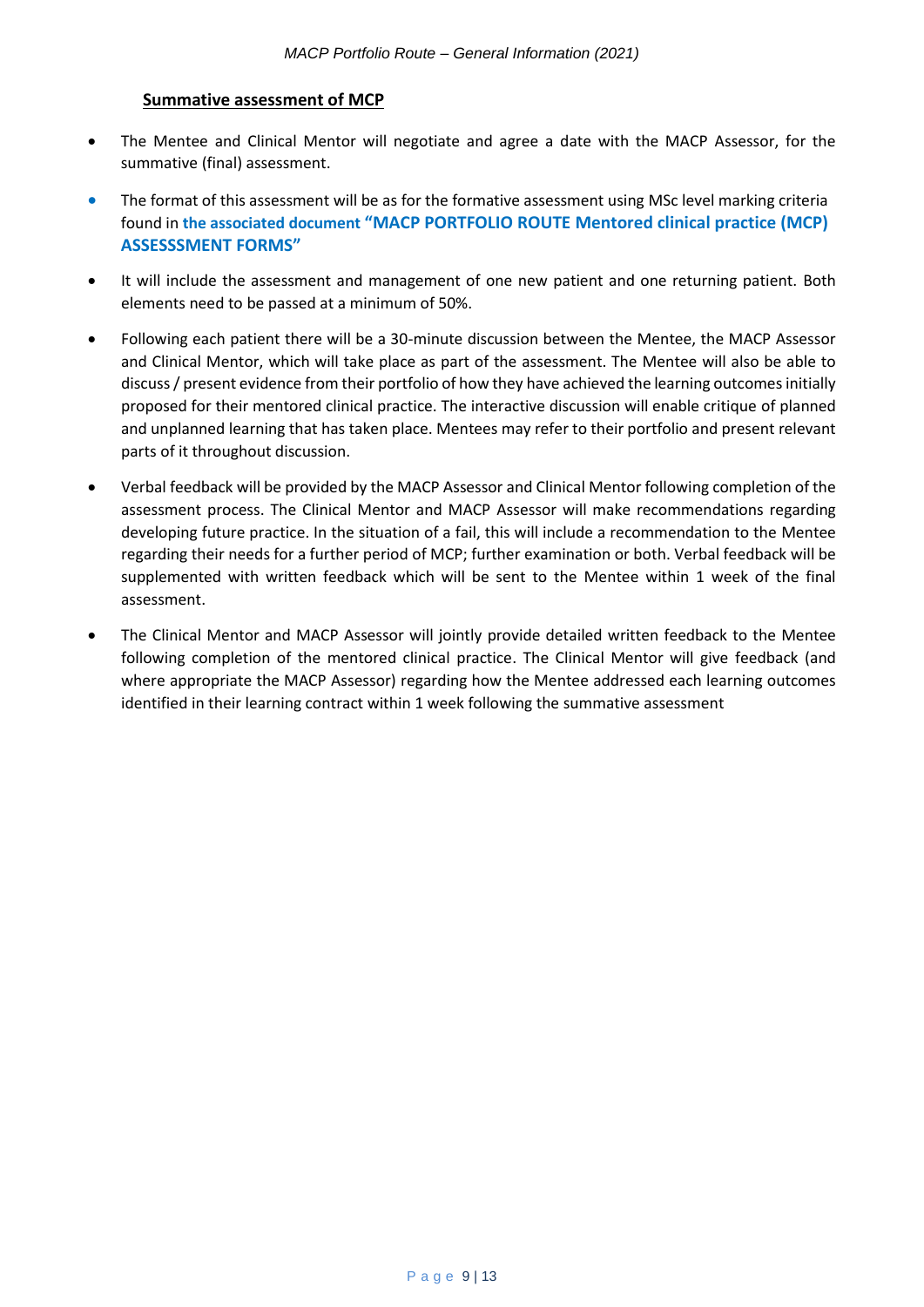#### **APPENDIX A: EXAMPLE OF A LEARNING CONTRACT**

A learning contract should be prepared using the headings outlined in this Appendix.

#### **Clinical Mentorship Details**

*Location – Mentor – Dates – Working hours - Monday 8:30 – 5:00 Tuesday 8:00 – 3:15 Wednesday 8:00 – 5:00 Thursday 8:45 – 4:30 Friday 8:00 – 3:15 Formative assessment date – TBC Summative assessment date – TBC*

#### **Justification for learning contract**

*A learning contract is a document agreed by both the learner and the teacher to help to structure the learning process. It sets out what is to be learnt, the resources and strategies required to assist the*  learning and the evidence required to demonstrate that the learning has taken place (Cross, 1996). *This formal planning of learning experience is essential in order to develop the competencies to achieve desired goals within the timescale of the mentored clinical practice (Anderson et al., 1994). Within a clinical context, learning contracts have been shown to increase the mentee's autonomy as well as their motivation to learn, and improve shared learning between the teacher and the mentee (Chan and Wai-tong, 2000). The reflection this will initiate should lead to a less didactic teaching experience and provide me with more experiential learning. It is this experiential learning which has been so closely linked with developing expertise (Fowler, 2008).*

#### **Example of 'Reviewing new knowledge, skills and understanding' for portfolio evidence**

*As part of my CPD I have been able to analyse my previous and current practice and gain insight into my development needs. This resulted in the development of an individual development plan (IDP) etc.................., Having completed ………………………., it has been useful to review this critical selfevaluation. Key themes running through my reflections included ............. A SWOT analysis was a useful tool during this process (Appendix 1). Since embarking on this programme of CPD, my personal and professional confidence has grown along with my prepositional and procedural knowledge. However, integration of these into practice remains incomplete and is something I look forward to through the period of practice mentorship.* 

*The new acquired knowledge and skills gained from specialist teaching has been critical for my development as a clinician during this period. Time has impeded my ability to fully incorporate these new practices within my work however I very much hope that the additional time for patient contacts, expert mentorship and peer learning available during the two clinical periods of mentored clinical practice will enable me to achieve my overall aim.*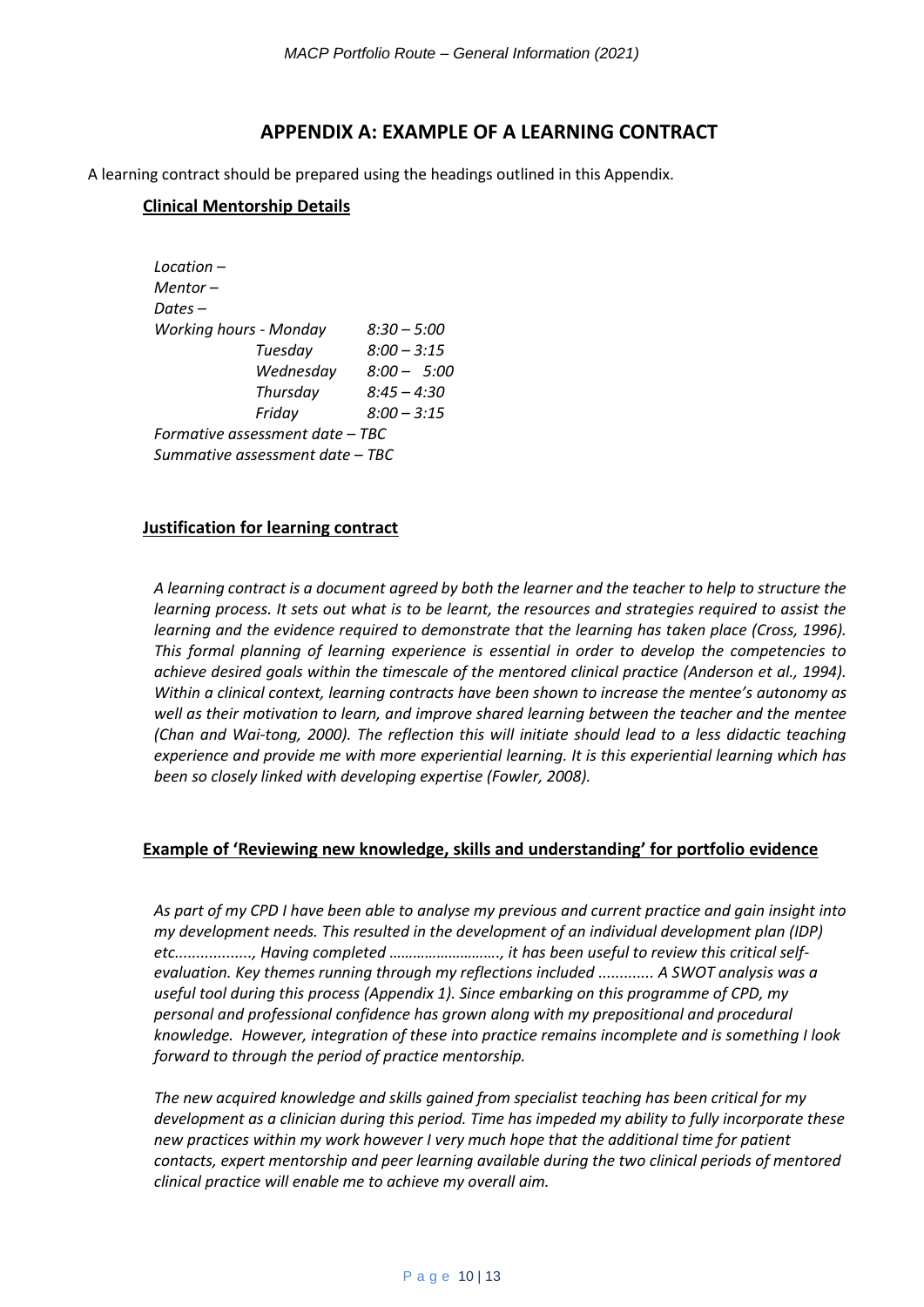# **Example of 'Reflections on own and personal and professional needs' for portfolio evidence**

*Several aspects of my personal and professional needs highlighted during my reflections remain at this stage. These include................... etc*

*In terms of my learning style I have always been reasonably good at reflection however...................... etc* 

#### **Example of 'Aims of the mentored clinical practice experience'**

*To demonstrate an advancement of my clinical practice through the synthesis of previous clinical experience with new knowledge of MSc level theory, practice and research.*

#### **Justification for selection of outcomes**

*This could be collectively, grouped or individually. Your learning outcomes should reflect information included within the learning contract such as SWOT, specific aims linked to practice etc.* 

#### **SWOT analysis**

Date completed:

| <b>Strengths</b>     | <b>Weaknesses</b> |
|----------------------|-------------------|
|                      |                   |
|                      |                   |
|                      |                   |
|                      |                   |
|                      |                   |
|                      |                   |
|                      |                   |
|                      |                   |
| <b>Opportunities</b> | <b>Threats</b>    |
|                      |                   |
|                      |                   |
|                      |                   |
|                      |                   |
|                      |                   |
|                      |                   |
|                      |                   |
|                      |                   |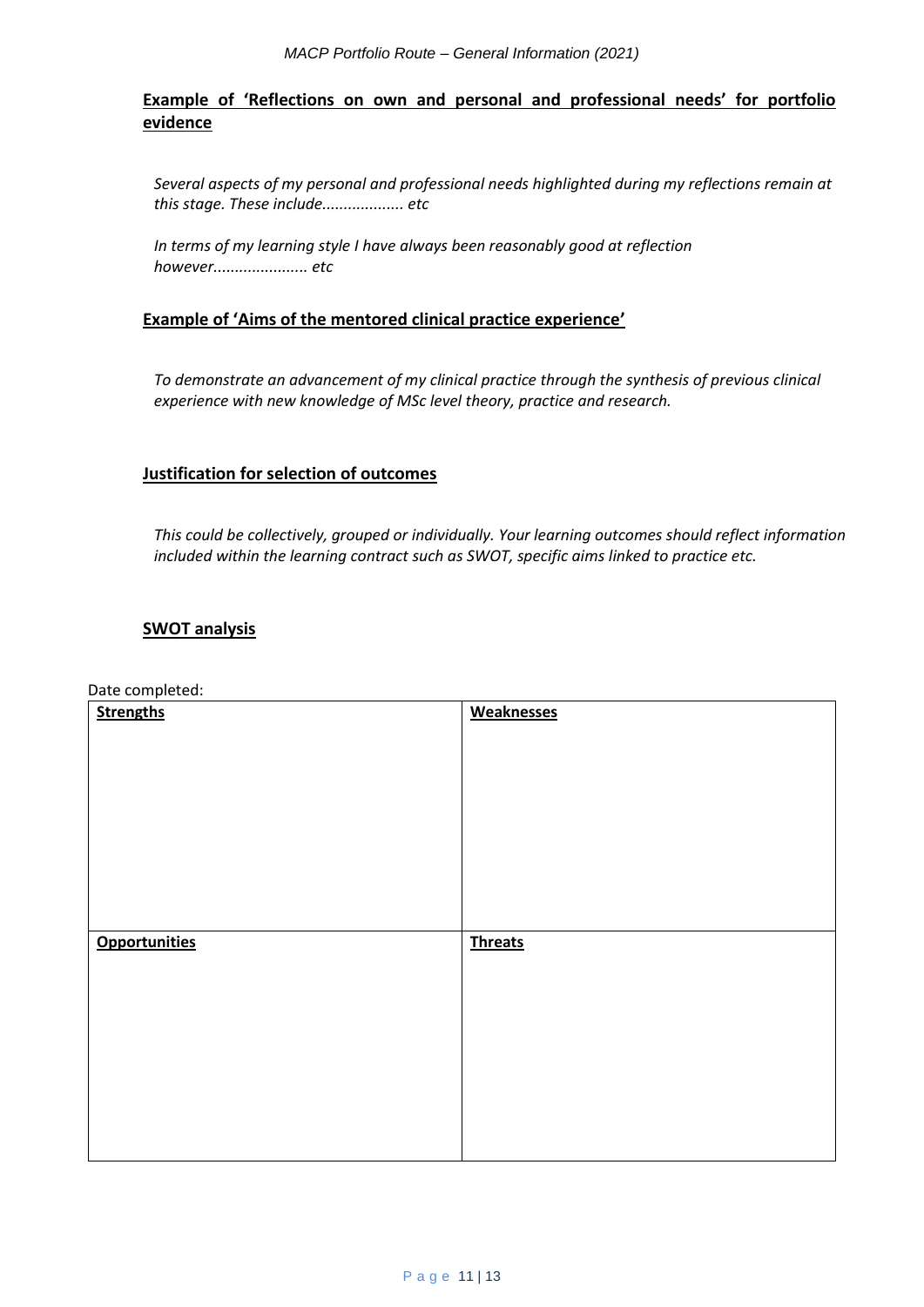#### **Example of Learning Outcomes**

| <b>Learning Aim</b>                                                                                                                                                                                                                                      | <b>Strategies and resources</b>                                                                                                                                                                                                                                              | Criteria and means of<br>evaluating                                                            |
|----------------------------------------------------------------------------------------------------------------------------------------------------------------------------------------------------------------------------------------------------------|------------------------------------------------------------------------------------------------------------------------------------------------------------------------------------------------------------------------------------------------------------------------------|------------------------------------------------------------------------------------------------|
| 1. Demonstrate advanced skills of<br>communication skills during patient history to<br>guide the planning stage and using advanced<br>listening skills and questioning to assist<br>differentiation.                                                     | - Discussion with fellow mentee<br>- Discussion with mentor<br>- Reflection on history taking/notes<br>- Course notes/text books/articles<br>- Professional portfolio                                                                                                        | - Formative/summative<br>assessment<br>- Observation of new<br>patient assessment by<br>mentor |
| 2. Demonstrate critical use of hypothesis<br>formation following history taking and<br>judiciously use this information to enable<br>effective planning of the physical assessment                                                                       | - Planning sheets<br>- Course notes/text books/articles<br>- Discussion with fellow mentee<br>- Discussion with mentor<br>- Professional portfolio                                                                                                                           | etc                                                                                            |
| 3. Demonstrate reflection-in-action as part of<br>advanced clinical reasoning skills and hypothesis<br>testing by using differential diagnosis and<br>objective-subjective markers during the planning<br>stage, physical examination and re-evaluation. | - Planning sheets<br>- Course notes/text books/articles<br>- Discussion with fellow mentee<br>- Feedback from mentor<br>- Professional portfolio                                                                                                                             | etc                                                                                            |
| 4. Demonstrate critical thinking when making<br>decisions regarding manual therapy treatment<br>choice using best evidence where available                                                                                                               | - Course notes/text books/articles<br>- Discussion with fellow mentee<br>- Discussion with mentor<br>- Professional portfolio                                                                                                                                                | etc                                                                                            |
| 5. Demonstrate prioritization skills, followed by<br>critical thinking and justification, during<br>examination, treatment and re-evaluation<br>appropriate for MSc level                                                                                | - Course notes/text books/articles<br>- Discussion with fellow mentee<br>- Discussion with mentor<br>- Reflection on clinical reasoning pathway post<br>clinical encounter<br>- Professional portfolio                                                                       | etc                                                                                            |
| 6. Demonstrate the ability to perform a range of<br>evidence informed manipulative therapy<br>techniques for the cervical, thoracic and lumbar<br>regions with the skill and precision appropriate<br>to MSc level<br>study                              | - Development and assessment of practical<br>skills log<br>- Regular technique practice including<br>screening procedures for certain techniques<br>- Course notes/text books/articles<br>- Mentor feedback<br>- Summative assessment<br>- Case study/professional portfolio | etc                                                                                            |
| 7. Demonstrate an advancement of my<br>professional confidence whilst performing<br>assessment and treatment of patients within a<br>biopsychosocial framework                                                                                           | - Course notes/text book/articles<br>- Mentor feedback                                                                                                                                                                                                                       | etc                                                                                            |
| 8. Demonstrate justification of clinical decision<br>making regarding ongoing management and<br>evaluation of my practice to enhance efficiency<br>and effectiveness                                                                                     | - Course notes/text book/articles<br>- Discussion with fellow mentee<br>- Discussion with mentor, especially regarding<br>management decision and evaluative tools<br>- Reflection of clinical decisions made during<br>clinical encounter                                   | etc                                                                                            |

#### **References**

*Anderson, G., Boud, D. and Sampson, J. (1994) 'Expectations of quality in the use of learning contracts'. Capability, 1: (1): 22-31.*

*Chan, S.W.-c. and Wai-tong, C. (2000) Implementing contract learning in a clinical context: report on a study. Journal of Advanced Nursing, 31: (2): 298-305.*

*Cross, V. (1996) Introducing Learning Contracts into Physiotherapy Clinical Education. Physiotherapy, 82: (1): 21-27.*

*Doody, C. and McAteer, M. (2002) Clinical Reasoning of Expert and Novice Physiotherapists in an Outpatient Orthopaedic Setting. Physiotherapy, 88: (5): 258-268.*